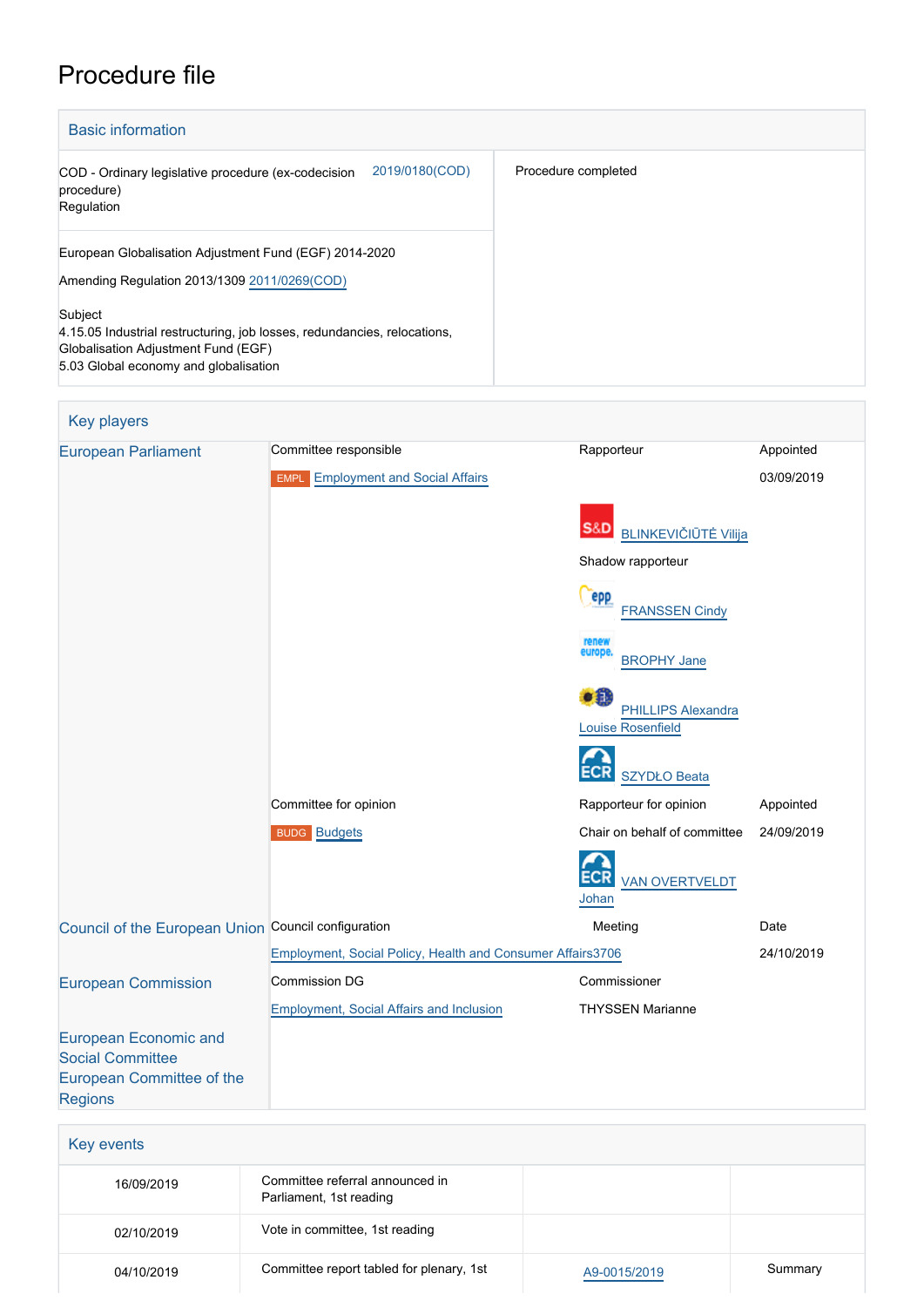|            | reading                                                  |              |         |
|------------|----------------------------------------------------------|--------------|---------|
| 22/10/2019 | Results of vote in Parliament                            |              |         |
| 22/10/2019 | Decision by Parliament, 1st reading                      | T9-0034/2019 | Summary |
| 24/10/2019 | Act adopted by Council after Parliament's<br>1st reading |              |         |
| 24/10/2019 | Final act signed                                         |              |         |
| 24/10/2019 | End of procedure in Parliament                           |              |         |
| 31/10/2019 | Final act published in Official Journal                  |              |         |

### Technical information

| Procedure reference                          | 2019/0180(COD)                                                                     |
|----------------------------------------------|------------------------------------------------------------------------------------|
| Procedure type                               | COD - Ordinary legislative procedure (ex-codecision procedure)                     |
| Procedure subtype                            | Legislation                                                                        |
| Legislative instrument                       | Regulation                                                                         |
|                                              | Amending Regulation 2013/1309 2011/0269(COD)                                       |
| Legal basis                                  | Treaty on the Functioning of the EU TFEU 175-p3                                    |
| Other legal basis                            | Rules of Procedure EP 159                                                          |
| Mandatory consultation of other institutions | <b>European Economic and Social Committee</b><br>European Committee of the Regions |
| Stage reached in procedure                   | Procedure completed                                                                |
| Committee dossier                            | EMPL/9/01205                                                                       |
|                                              |                                                                                    |

### Documentation gateway

| Legislative proposal                                               |             | COM(2019)0397  | 04/09/2019 | <b>EC</b>  | Summary |
|--------------------------------------------------------------------|-------------|----------------|------------|------------|---------|
| Committee draft report                                             |             | PE641.097      | 09/09/2019 | EP         |         |
| Economic and Social Committee: opinion,<br>report                  |             | CES4017/2019   | 25/09/2019 | <b>ESC</b> |         |
| Amendments tabled in committee                                     |             | PE641.274      | 26/09/2019 | EP         |         |
| Specific opinion                                                   | <b>BUDG</b> | PE641.291      | 01/10/2019 | EP.        |         |
| Committee report tabled for plenary, 1st<br>reading/single reading |             | A9-0015/2019   | 04/10/2019 | EP         | Summary |
| Text adopted by Parliament, 1st<br>reading/single reading          |             | T9-0034/2019   | 22/10/2019 | EP.        | Summary |
| Draft final act                                                    |             | 00092/2019/LEX | 24/10/2019 | CSL        |         |

### Final act

 [Regulation 2019/1796](https://eur-lex.europa.eu/smartapi/cgi/sga_doc?smartapi!celexplus!prod!CELEXnumdoc&lg=EN&numdoc=32019R1796) [OJ L 279I 31.10.2019, p. 0004](https://eur-lex.europa.eu/legal-content/EN/TXT/?uri=OJ:L:2019:279I:TOC) Summary

# European Globalisation Adjustment Fund (EGF) 2014-2020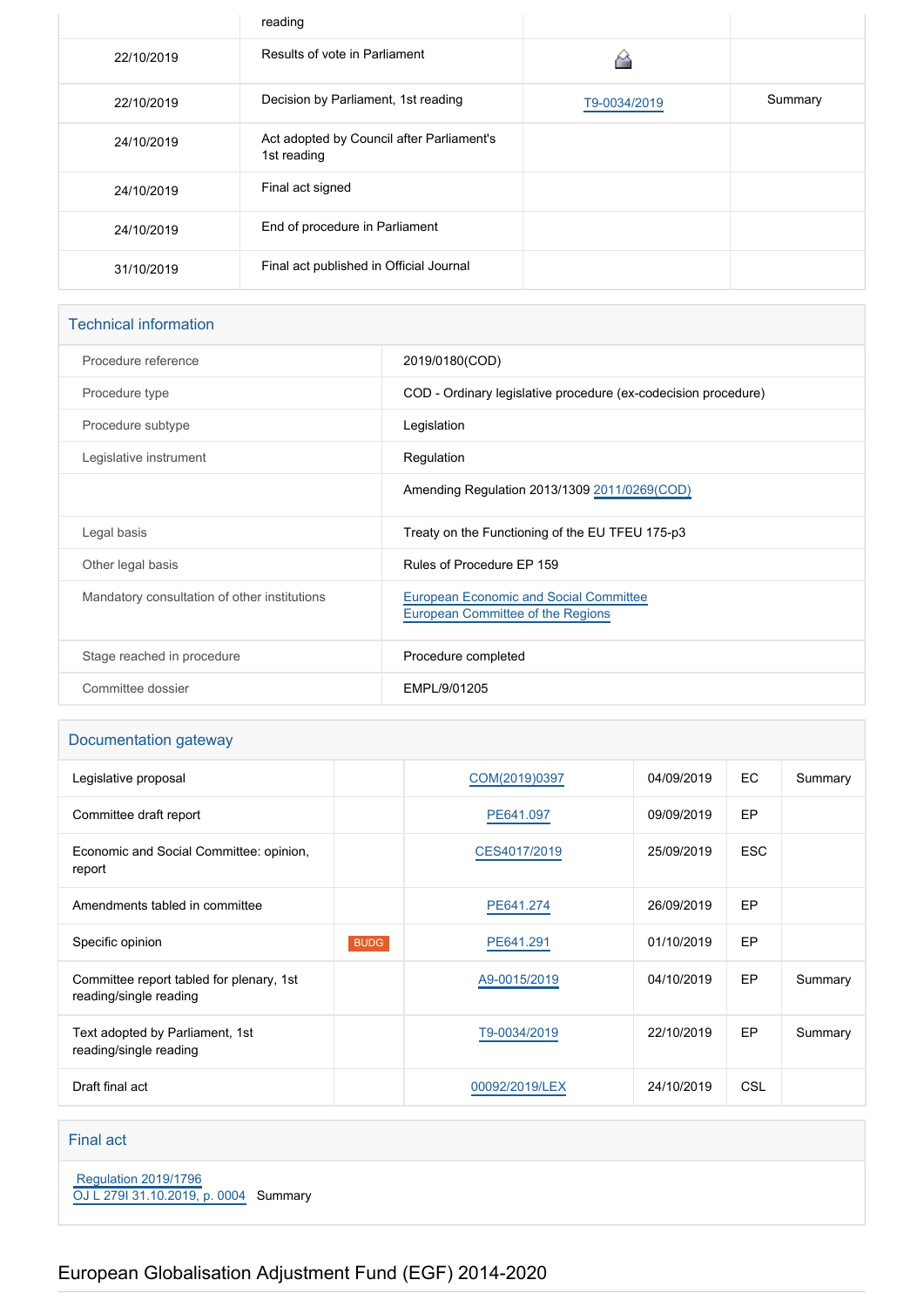PURPOSE: to enable the European Globalisation Adjustment Fund to support workers made redundant as a result of the likely economic disruptions in the case of a Brexit without a withdrawal agreement.

PROPOSED ACT: Regulation of the European Parliament and of the Council.

ROLE OF THE EUROPEAN PARLIAMENT: the European Parliament decides in accordance with the ordinary legislative procedure and on an equal footing with the Council.

BACKGROUND: the United Kingdom has decided to leave the European Union using the procedure provided for in Article 50 of the Treaty on European Union (TEU).

Following a request from the United Kingdom, the European Council agreed on 11 April 2019 to further extend the deadline provided for in Article 50(3) of the TEU until 31 October 2019. Unless the United Kingdom ratifies the withdrawal agreement by 31 October 2019 or requests a third extension and it is adopted unanimously by the European Council, the United Kingdom will leave the Union without agreement and become a third country on 1 November 2019.

The European Globalisation Adjustment Fund (EGF) was established by [Regulation \(EC\) No 1927/2006](https://oeil.secure.europarl.europa.eu/oeil/popups/ficheprocedure.do?reference=2006/0033(COD)&l=en) of the European Parliament and of the Council for the duration of the multiannual financial framework from 1 January 2007 to 31 December 2013. It was established to enable the Union to show solidarity towards workers who lost their jobs as a result of major structural changes in world trade patterns due to globalisation.

After analysing the risks, the European Commission concluded that this proposal was necessary to ensure an effective response from the EGF and to show solidarity with workers made redundant in the Union as a result of a withdrawal from the United Kingdom from the Union without a withdrawal agreement.

CONTENT: the proposed contingency Regulation should amend [Regulation \(EU\) No 1309/2013](https://oeil.secure.europarl.europa.eu/oeil/popups/ficheprocedure.do?reference=2011/0269(COD)&l=en) in order to specify that redundancies resulting from the withdrawal of the United Kingdom from the Union without a withdrawal agreement fall within the scope of the EGF.

Such a withdrawal would represent a major change in the EU's trade relations and the structure of the internal market and would therefore probably have significant repercussions on business models, growth and employment.

The Regulation should enter into force as a matter of urgency on the day following that of its publication in the Official Journal of the European Union and should apply from the date following that on which the Treaties cease to apply in the United Kingdom. However, it should not apply if a withdrawal agreement concluded with the United Kingdom in accordance with Article 50(2) TEU has entered into force by that date.

### European Globalisation Adjustment Fund (EGF) 2014-2020

The Committee on Employment and Social Affairs adopted the report by Vilija BLINKEVI?I?T? (S&D, LT) on the proposal for a regulation of the European Parliament and of the Council amending Regulation (EU) No 1309/2013 on the European Globalisation Adjustment Fund (2014-2020).

The committee responsible recommended that the European Parliament adopt its position at first reading, in accordance with the ordinary legislative procedure, taking over the Commission proposal.

As a reminder, this proposal is part of the Union preparedness and contingency plan to mitigate the most significant disruptions caused by a withdrawal of the United Kingdom from the Union without a withdrawal agreement. The proposed amendments aim to clarify that redundancies resulting from a withdrawal of the United Kingdom from the Union without a withdrawal agreement fall within the scope of the EGF.

In a statement annexed to the draft resolution, the European Parliament called on the Commission and the Member States to ensure a flexible application of Article 4(2) of Regulation (EU) No 1309/2013 on the European Globalisation Adjustment Fund for the period 2014-2020 in the event of withdrawal of the United Kingdom from the Union, in particular with regard to collective applications involving SMEs in single or multisectoral cases.

The Committee on Budgets also expressed its support for the proposal for a regulation amending the EGF Regulation.

### European Globalisation Adjustment Fund (EGF) 2014-2020

The European Parliament adopted by 516 votes to 23, with 17 abstentions, a legislative resolution on the proposal for a regulation of the European Parliament and of the Council amending Regulation (EU) No 1309/2013 on the European Globalisation Adjustment Fund (2014-2020).

Parliament adopted its position at first reading, in accordance with the ordinary legislative procedure, taking over the Commission proposal.

The EGF was established to enable the Union to show solidarity towards workers who lost their jobs as a result of major structural changes in world trade patterns due to globalisation.

The withdrawal of the United Kingdom from the Union without a withdrawal agreement is likely to negatively affect some industries and services by leading to people working in those sectors being made redundant. This Regulation should amend Regulation (EU) No 1309/2013 in order to specify that such redundancies fall within the scope of the EGF. This would ensure that the EGF can respond effectively by offering assistance to workers made redundant in areas, sectors, territories or labour markets subject to serious economic disruption due to the withdrawal of the United Kingdom from the Union without a withdrawal agreement.

This Regulation should enter into force as a matter of urgency on the day following that of its publication in the Official Journal of the European Union and should apply from the day following that on which the Treaties cease to apply to the United Kingdom. However, it should not apply if a withdrawal agreement concluded with the United Kingdom in accordance with Article 50(2) TEU has entered into force by that date.

In a statement annexed to the legislative resolution, the European Parliament called on the Commission and the Member States to ensure a flexible application of Article 4(2) of Regulation (EU) No 1309/2013 on the EGF 2014-2020 in the event of withdrawal of the United Kingdom